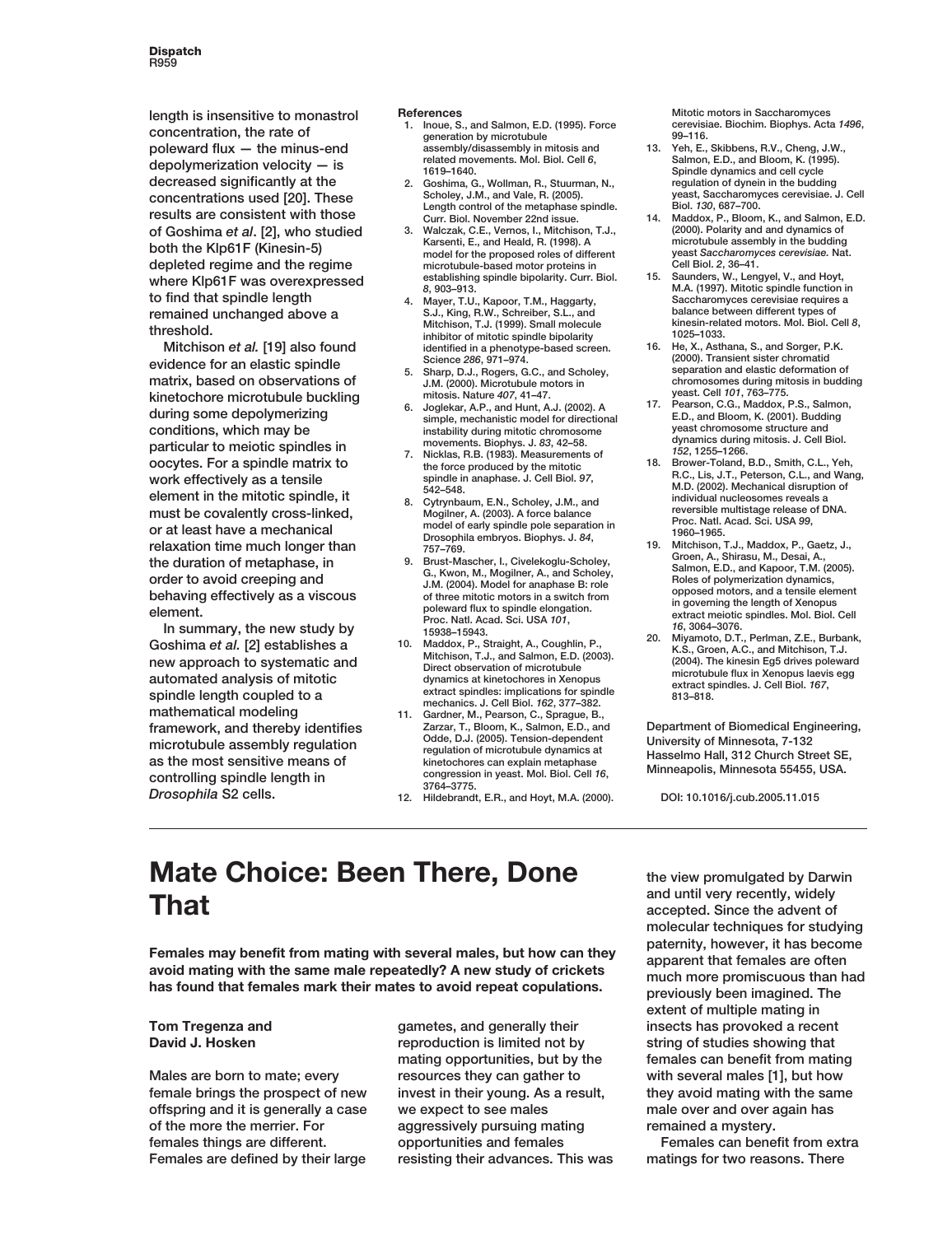



**The male (underneath) is attaching an external sperm packet to his mate. At the same time, the female is marking the male with her scent so that she can avoid mating with him in the future. (Photo courtesy of D.H. Funk.)**

**may be direct benefits, such as the food items that female hanging-flies are given by wouldbe mates, or the access to feeding areas that otherwise aggressive male birds may allow to cooperative females. Alternatively, females can benefit from matings because it gives them the opportunity to acquire better or more compatible genes for their offspring. They can do this by only re-mating when they encounter a male that they prefer over their previous mate, or by simply mating with more than one male and then either biasing their use of sperm in favour of the best male, or if better males have better sperm, by simply allowing sperm to compete.**

**If females mate repeatedly to allow post-copulatory differences in male fertilisation success to improve the genetic quality of their offspring, then they have a problem: they need to make sure they do not end up mating repeatedly to the same male. For an animal like a fish, with a big brain and a complex sensory system, this may not be too hard—just remember who you have already mated with and give them a wide berth next time [2]. But for an insect this may be asking too much. This has provided something of a puzzle because studies of insects such as pseudoscorpions [3], field**

**crickets [4], hide beetles [5] and dung flies [6] have found that females prefer novel males over their past partners. A new study by Ivy** *et al***. [7] provides another example of females preferring new mates, but for the first time, reveals how they do it.**

**There are three ways to avoid a previous mate: you can hope you do not bump into him again; you can remember his features; or you can mark him with something you will recognise next time. It had generally been assumed that where insects are concerned, high mobility and large populations will mean that individuals do not tend to meet more than once. But this assumption has been challenged by studies showing females discriminate against previous mates [2–6], or the sperm of closely related males [8,9]. If insect populations are large and individuals move around a lot, females will not tend to encounter close relatives, so the existence of inbreeding avoidance suggests that some insect populations may have more genetic structure than we thought. This in turn means that many female insects cannot rely on never meeting their past conquests, and so to avoid previous mates they have to somehow recognise them.**

**To show that female** *Gryllodes sigillatus* **crickets (Figure 1) prefer novel males, Ivy** *et al***. [7] simply**

**presented females with two males, one of which they had copulated with previously. Trios were observed for an hour and most females were found to mate with the new male. To examine how females achieve this feat Ivy** *et al***. [7] started by creating several populations in which individuals were genetically very similar to one another. This is easy: three generations of brother–sister matings meant that individuals in a line were almost genetically identical. The authors then mated females to a male from a different inbred line and a day later gave the same females the choice of mating to a male from the same line as her first mate or to a male from a different line. Females showed no preference, suggesting that they do not remember their mates, as males that are genetically very similar and who have been reared together ought to look, feel and smell pretty similar to one another, so a female seeking to avoid a previous mate ought to also give his (almost clonal) brother a wide berth.**

**Next, Ivy** *et al***. [7] gave females a choice of mating to a male that had previously mated to their linesister or to a male that had previously mated to a female from a different line. Now, what they found was that over 80% of focal females avoided mating with the male that had previously mated to the female's sister. So, females avoid males that differ from one another only in the fact that one of them has previously mated to her line-sister — a behaviour that can only be explained if their sister has somehow marked the male with something that, because of the female's genetic similarity or because they were reared together, the focal female mistakes as her own. Male and female crickets are known to have substantial differences in the chemistry of their cuticle, and can use these differences to distinguish between the sexes [10]. It seems likely that the mark females place on males will turn out to be some sort of cuticular pheromone although at present exactly what it is remains unknown. Marking a male with**